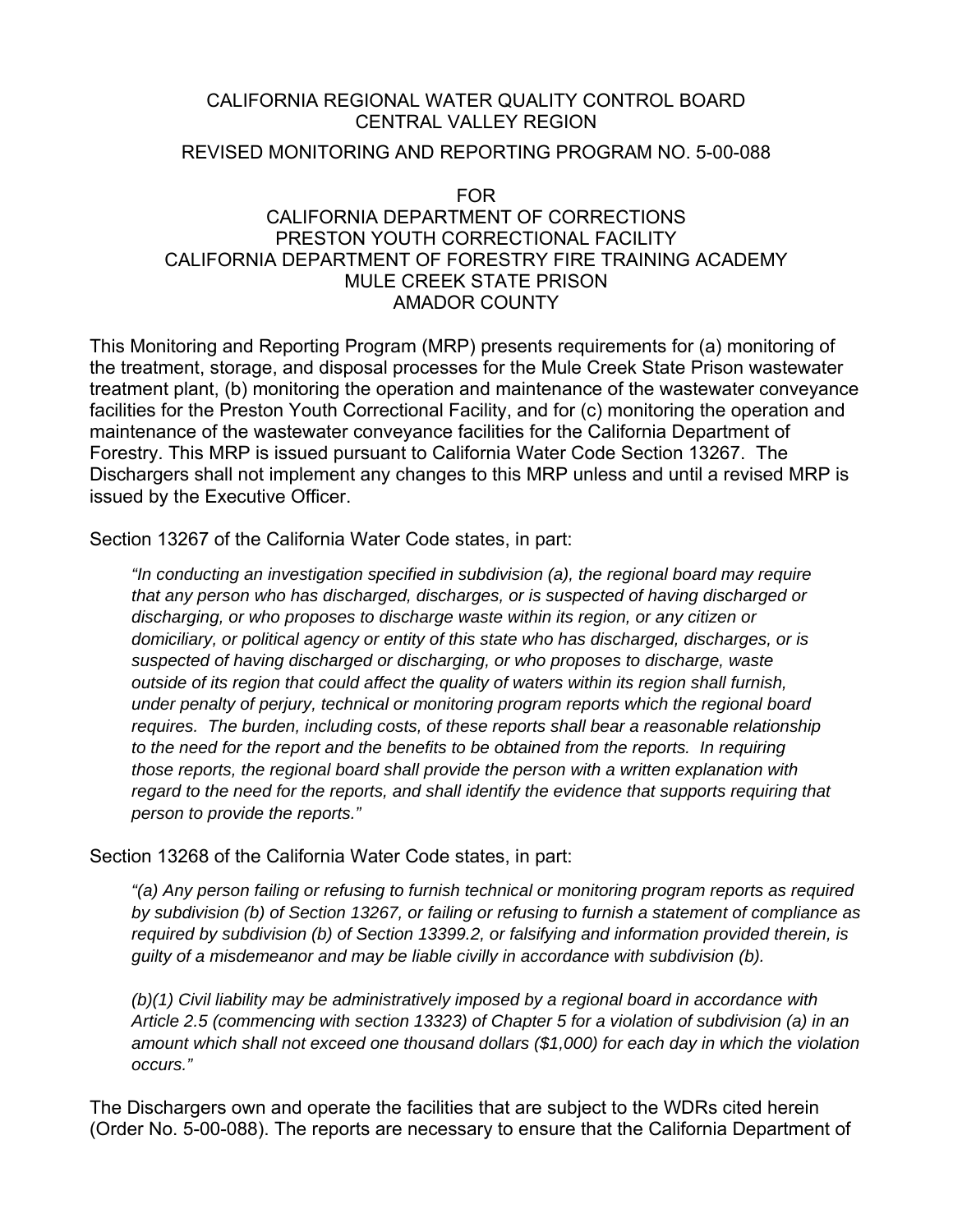Corrections (CDC), Preston Youth Correctional Facility, and California Department of Forestry comply with the WDRs.

Pursuant to Section 13267 of the California Water Code, the Dischargers shall implement this MRP and shall submit the monitoring reports described herein.

Regional Water Board staff shall approve specific sampling locations. All samples shall be representative of the volume and nature of the discharge or matrix of material sampled. The time, date, and location of each sample shall be recorded on the sample chain of custody form.

Field test instruments (such as those used to test dissolved oxygen, pH, and electrical conductivity) may be used provided that:

- 1. The user is trained in proper use and maintenance of the instruments;
- 2. The instruments are field calibrated prior to monitoring events at the frequency recommended by the manufacturer;
- 3. Instruments are serviced and/or calibrated by the manufacturer at the recommended frequency; and
- 4. Field calibration reports are submitted as described in the "Reporting" section of this MRP.

# **COLLECTION SYSTEM & PUMP STATION MONITORING**

The Preston Youth Correctional Facility (PYCF) shall monitor the collection system and pump stations on its property on a monthly basis for pipe anomalies, cracks, overflows, or leaks. A copy of all monitoring inspections shall be submitted monthly to the Regional Water Board.

# **WASTEWATER TRANSMISSION LINE**

The California Department of Forestry (CDF) shall monitor the collection system and wastewater pipeline on its property on a monthly basis for pipe anomalies, cracks, overflows, or leaks. A copy of all monitoring inspections shall be submitted monthly to the Regional Water Board.

# **INFLUENT MONITORING**

The CDC shall collect influent wastewater samples at the same frequency and at approximately the same time as effluent samples and should be representative of the influent at the headworks prior to treatment. Influent monitoring shall include, at a minimum, the following: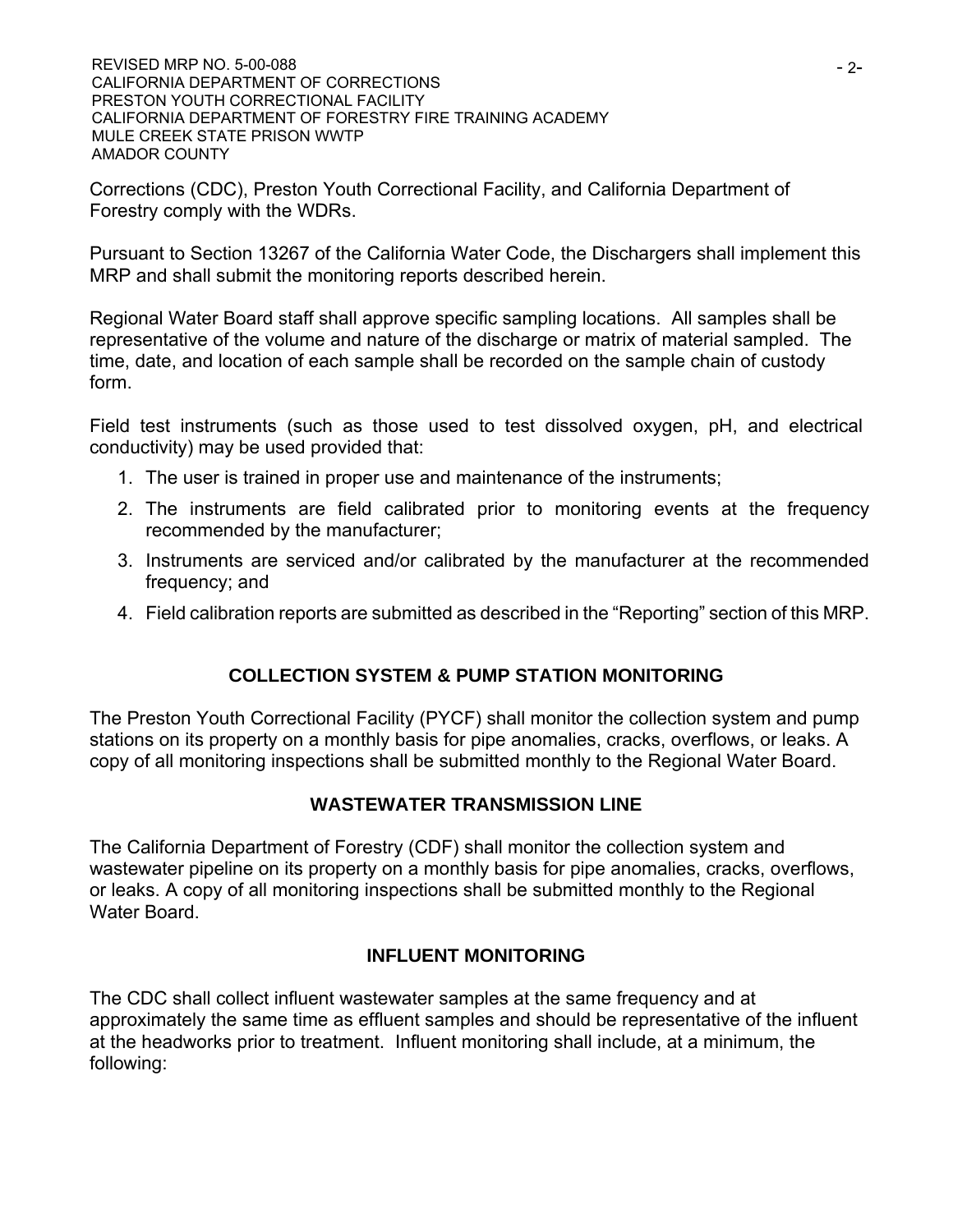| Constituent                   | <u>Units</u> | <b>Type of Sample</b> | Sampling<br><b>Frequency</b> | Reporting<br><b>Frequency</b> |
|-------------------------------|--------------|-----------------------|------------------------------|-------------------------------|
| Flow <sup>1</sup>             | gpd          | Metered               | Continuous                   | Monthly                       |
| BOD <sub>5</sub> <sup>2</sup> | mg/l         | Grab                  | Monthly                      | Monthly                       |
| Total VOCs <sup>3</sup>       | ug/l         | Grab                  | Monthly                      | Monthly                       |

 $<sup>1</sup>$  Influent flow meter measurements shall begin starting 1 April 2008</sup>

 $2$  5-day biochemical oxygen demand

3 EPA Method 8260 or equivalent

#### **EFFLUENT MONITORING**

CDC shall collect effluent samples downstream from the last connection through which wastes can be admitted to the storage reservoir and/or spray disposal fields, but prior to these facilities. Effluent samples shall be representative of the volume and nature of the discharge. The time, date, and location of each sample shall be recorded on the sample chain of custody. At a minimum, effluent monitoring shall consist of the following:

|                                       |                          |                | Sampling         | Reporting        |
|---------------------------------------|--------------------------|----------------|------------------|------------------|
| Constituent                           | Units                    | Type of Sample | <b>Frequency</b> | <b>Frequency</b> |
| Flows <sup>1</sup>                    | gpd                      | Metered        | Continuous       | Monthly          |
| Total Coliform Organisms <sup>2</sup> | MPN <sup>4</sup> /100 ml | Grab           | Weekly           | Monthly          |
| BOD <sup>3</sup>                      | mq/l                     | Grab           | Weekly           | Monthly          |
| pH                                    | <b>Standard Units</b>    | Grab           | Weekly           | Monthly          |
| <b>Total Dissolved Solids</b>         | mg/l                     | Grab           | Weekly           | Monthly          |
| Nitrate as Nitrogen                   | mg/l                     | Grab           | Weekly           | Monthly          |
| <b>Total Kjeldahl Nitrogen</b>        | mg/l                     | Grab           | Monthly          | Monthly          |
| <b>Total Suspended Solids</b>         | mg/l                     | Grab           | Monthly          | Monthly          |
| <b>Total Settleable Solids</b>        | $m$  /                   | Grab           | Monthly          | Monthly          |
| Sodium                                | mg/l                     | Grab           | Monthly          | Monthly          |
| Chloride                              | mg/l                     | Grab           | Monthly          | Monthly          |
| Total VOCs <sup>5</sup>               | ug/l                     | Grab           | Monthly          | Monthly          |
| Standard Minerals <sup>6</sup>        | mg/l                     | Grab           | Annually         | Annually         |

 $1$  Total flows sent to the effluent storage reservoir and spray disposal fields (separate flows for each)

 $2$  Using a minimum of 15 tubes or three dilutions

<sup>3</sup> 5-day Biochemical Oxygen Demand

4 Most Probable Number

<sup>5</sup> EPA Method 8260 or equivalent

 $6$  Standard Minerals shall include, at a minimum, the following elements/compounds: boron, calcium, chloride, iron, magnesium, manganese, nitrate as nitrogen, potassium, sodium, sulfate, total alkalinity (including alkalinity series), and hardness. Include verification that the analysis is complete (i.e., cation/anion balance).

#### **EFFLUENT STORAGE RESERVOIR MONITORING**

CDC shall collect samples from an established sampling station located in an area that will provide a sample representative of the wastewater in the effluent storage reservoir. Freeboard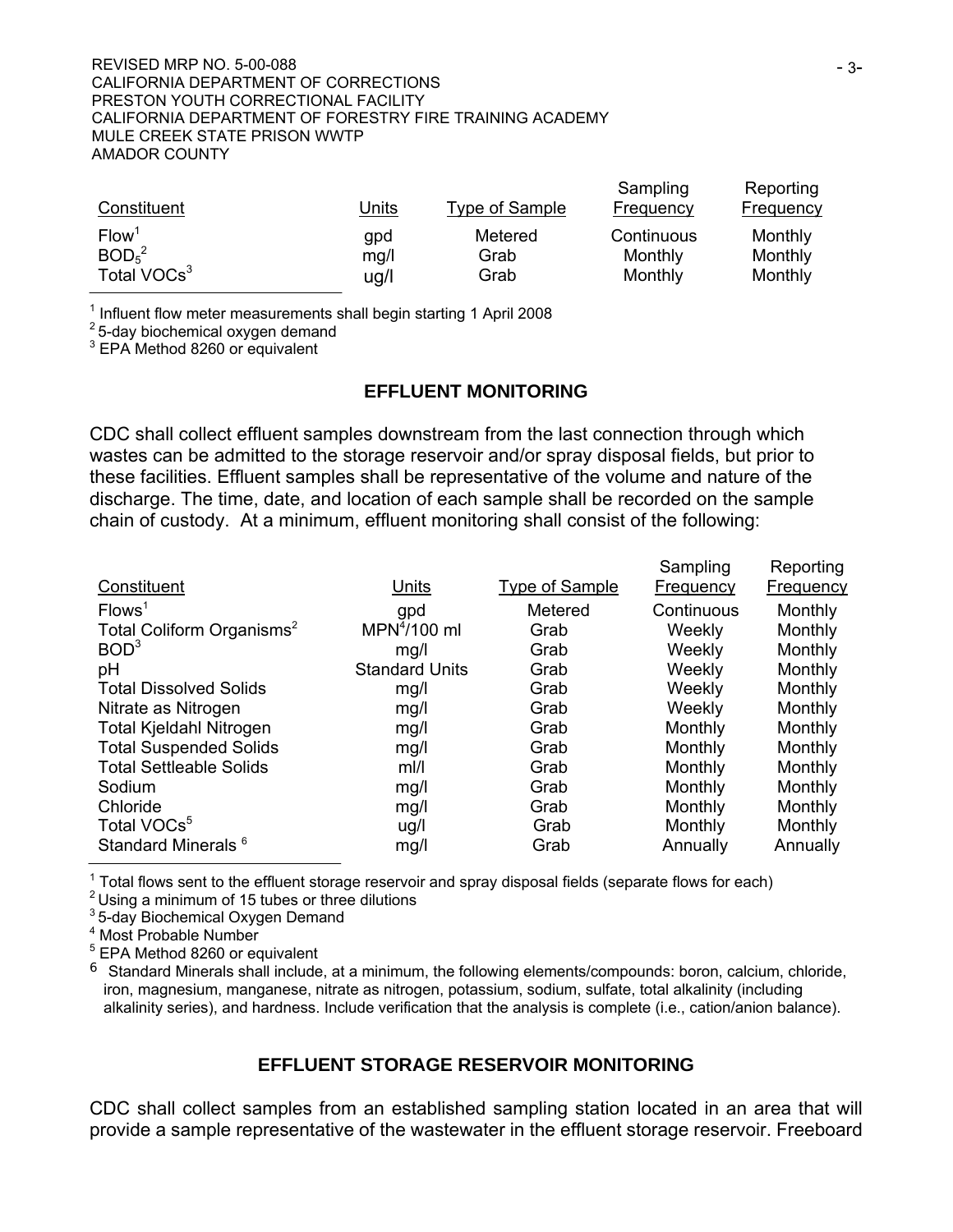shall be measured vertically from the surface of the pond water to the lowest elevation of the surrounding berm and shall be measured to the nearest 0.1 feet. Monitoring of the storage reservoir shall include, at a minimum, the following:

|                               |                | Type of     | Sampling  | Reporting |
|-------------------------------|----------------|-------------|-----------|-----------|
| Constituent                   | Units          | Sample      | Frequency | Frequency |
| Dissolved Oxygen <sup>1</sup> | mq/L           | Grab        | Weekly    | Monthly   |
| pH                            | Standard units | Grab        | Weekly    | Monthly   |
| Freeboard                     | $0.1$ feet     | Measurement | Weekly    | Monthly   |
| Odors                         | --             | Observation | Weekly    | Monthly   |
| Levee condition <sup>2</sup>  | --             | Observation | Weekly    | Monthly   |

 $<sup>1</sup>$  Samples shall be collected at a depth of one foot, opposite the inlet. Samples shall be collected between 0700</sup> and 0900 hours.

 $2$  Containment levees shall be observed for signs of seepage or surfacing water along the exterior toe of the levees. If surfacing water is found, then a sample shall be collected and tested for total coliform organisms, chloride, MBAS, and total dissolved solids.

## **SPRAY DISPOSAL AREA MONITORING**

CDC shall monitor the spray disposal areas on an **hourly basis** when the spray disposal areas are used, and the results shall be included in the monthly monitoring report. Evidence of erosion, field saturation, irrigation runoff, or the presence of nuisance conditions shall be noted in the report. Effluent monitoring results shall be used in calculations to ascertain loading rates at the spray disposal areas. Monitoring of the spray disposal areas shall include the following:

|                                                  |              | Type of     | Sampling   | Reporting |
|--------------------------------------------------|--------------|-------------|------------|-----------|
| Constituent                                      | Units        | Sample      | Frequency  | Frequency |
| Flows to each sprayfield <sup>1</sup>            | gal/day      | metered     | Continuous | Monthly   |
| Rainfall $3$                                     | inches       | Observation | Daily      | Monthly   |
| Acreage Applied <sup>1</sup>                     | acres        | Calculated  | Daily      | Monthly   |
| Water Application Rate <sup>2</sup>              | gal/acre/day | Calculated  | Daily      | Monthly   |
| Total Nitrogen Loading Rate <sup>2</sup>         | lbs/ac/month | Calculated  | Monthly    | Monthly   |
| Total Dissolved Solids Loading Rate <sup>2</sup> | lbs/ac/month | Calculated  | Monthly    | Monthly   |

<sup>1</sup> Specific disposal fields shall be identified.

 $2$  Calculated average for each disposal field area.

 $3$  Rainfall data to be collected from the weather station that is nearest to the disposal fields. Alternatively, a rain gauge may be installed at the site.

At least **once per week** when the spray disposal areas are being used, the entire sprayfield area shall be inspected to identify any equipment malfunction or other circumstances that might allow irrigation runoff to leave the irrigation area and/or create ponding conditions that violate the Waste Discharge Requirements. A daily log of each inspection shall be kept at the facility and be submitted with the monthly monitoring reports. Photocopies of entries into an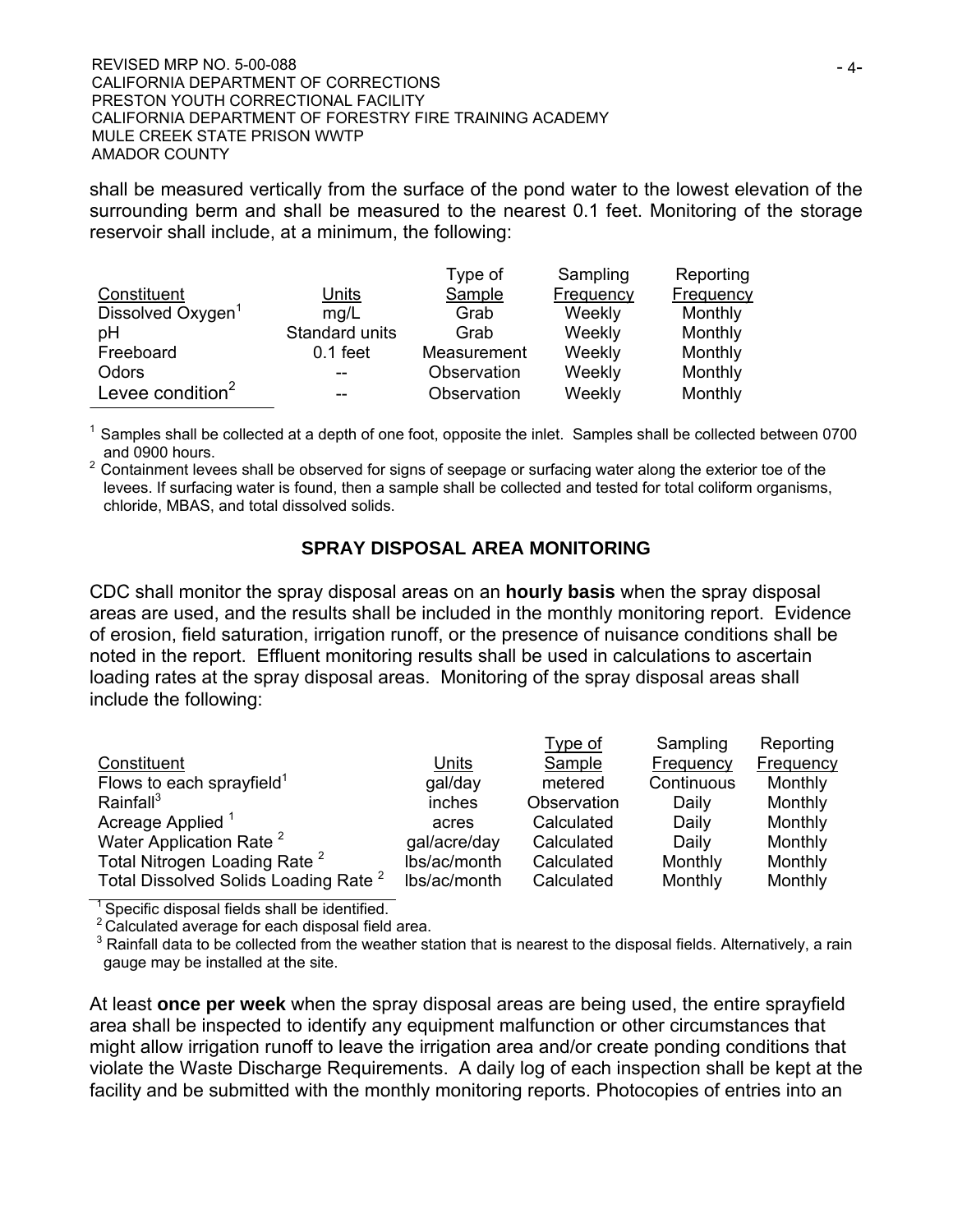operator's field log are acceptable. If the spray disposal areas are not used, then the monthly monitoring reports shall state so.

### **GROUNDWATER MONITORING**

CDC shall conduct the following groundwater monitoring program. This groundwater sampling and analysis program is effective with the  $2^{ND}$  quarter 2007 and applies to all groundwater monitoring wells installed at the site. Prior to sampling, groundwater elevations shall be measured and the wells shall be purged at least three well volumes until pH and electrical conductivity have stabilized. Depth to groundwater shall be measured to the nearest 0.01 feet. Water table elevations shall be calculated and used to determine groundwater gradient and direction of flow. Samples shall be collected using approved EPA methods. Groundwater monitoring shall include, at a minimum, the following:

|                                             |            |                          | Sampling and Reporting |
|---------------------------------------------|------------|--------------------------|------------------------|
| Constituent                                 | Units      | <b>Type of</b><br>Sample | Frequency              |
| Groundwater Elevation <sup>1</sup>          | 0.01 Feet  | Measurement              | Quarterly              |
| Depth to Groundwater                        | 0.01 Feet  | Calculated               | Quarterly              |
| Gradient                                    | Feet/Feet  | Calculated               | Quarterly              |
| <b>Gradient Direction</b>                   | Degrees    | Calculated               | Quarterly              |
| Total Coliform Organisms <sup>2</sup>       | MPN/100 ml | Grab                     | Quarterly              |
| рH                                          | S.U.       | Grab                     | Quarterly              |
| <b>Total Dissolved Solids</b>               | mg/l       | Grab                     | Quarterly              |
| Nitrate as Nitrogen                         | mg/l       | Grab                     | Quarterly              |
| <b>Total Kjeldahl Nitrogen</b>              | mg/l       | Grab                     | Quarterly              |
| Volatile Organic Compounds <sup>3,4,5</sup> | ug/l       | Grab                     | Quarterly              |
| Total Trihalomethanes <sup>6</sup>          | ug/l       | Grab                     | Quarterly              |
| Standard Minerals'                          | mg/l       | Grab                     | Quarterly              |

1 Groundwater elevation shall be based on depth-to-water using a surveyed measuring point elevation on the well and a surveyed reference elevation.

2 Using a minimum of 15 tubes or three dilutions

3 EPA Method 8260 or equivalent. Report all peaks, along with any explanation provided by the laboratory

4 VOC samples only need to be collected at monitoring wells R-2, S-1, and S-7.

5 Monitoring Wells S-2 and S-6 shall be sampled quarterly for VOCs through the 3<sup>rd</sup> quarter 2008.

6 Samples collected for Trihalomethanes analysis shall be collected from all groundwater monitoring wells.

7 Standard Minerals shall include, at a minimum, the following elements and compounds: boron, calcium, chloride, iron, magnesium, manganese, nitrate as nitrogen, potassium, sodium, sulfate, total alkalinity

(including alkalinity series), and hardness. Verification that the analysis is complete (i.e., cation/anion balance).

## **SURFACE WATER MONITORING**

CDC shall conduct the following surface water monitoring program. The surface water monitoring program shall apply only when water is visibly present in the surface watercourses or stormwater channels surrounding the prison. If water is not present at any of the sampling points, then the monthly monitoring report shall state so. The Discharger shall establish six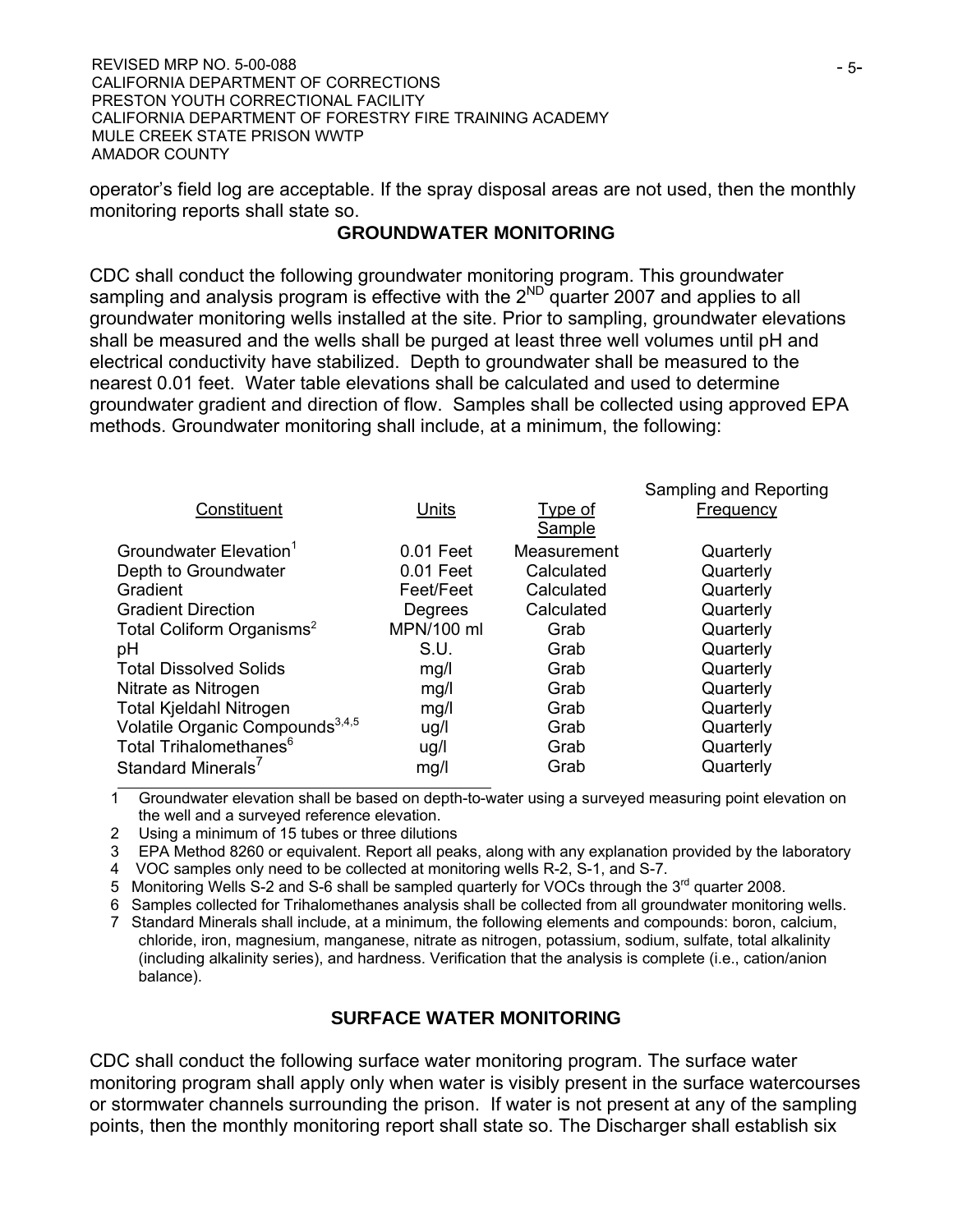sampling stations (as shown on the Attachment to this revised MRP): Sampling station S-1 shall be 50 feet upstream of where Mule Creek enters Mule Creek State Prison property, S-2 shall be in one of the pools in Mule Creek that exists year round adjacent to Sprayfield Nos. 5 and 6, S-3 shall be under the Highway 104 bridge where Mule Creek exits the prison property, S-4 shall be from the surface drainage course where it exits the prison property approximately 1,200 east of the Highway 104 bridge that crosses Mule Creek, S-5 shall be from where storm water runoff from the stormwater channel south of the prison discharges into Mule Creek (near the Highway 104 bridge), and S-6 shall be from the storm water channel outfall located east of the prison. Samples of the surface water shall be analyzed for the following:

|                                       |                   | Type of       | Sampling and Reporting |
|---------------------------------------|-------------------|---------------|------------------------|
| Constituent                           | Units             | <b>Sample</b> | Frequency'             |
| <b>Electrical Conductivity</b>        | umhos/cm          | Grab          | Monthly                |
| <b>Total Dissolved Solids</b>         | mg/l              | Grab          | Monthly                |
| Ammonia as Nitrogen                   | mg/l              | Grab          | Monthly                |
| Nitrate as Nitrogen                   | mg/l              | Grab          | Monthly                |
| Chloride                              | mg/l              | Grab          | Monthly                |
| <b>MBAS</b>                           | mg/l              | Grab          | Monthly                |
| Total Chlorine Residual <sup>1</sup>  | mg/l              | Grab          | Monthly                |
| pH                                    | Standard<br>units | Grab          | Monthly                |
| Dissolved Oxygen                      | mg/l              | Grab          | Monthly                |
| Temperature                           | $F^0$             | Grab          | Monthly                |
| Total Coliform Organisms <sup>2</sup> | MPN/100 ml        | Grab          | Monthly                |
| <b>Total Fecal Coliform Organisms</b> | MPN/100 ml        | Grab          | Monthly                |
|                                       |                   |               |                        |

<sup>1</sup> Field test kits may be used for total chlorine monitoring.

 $2$  Using a minimum of 15 tubes or three dilutions.

## **SLUDGE MONITORING**

CDC shall keep records regarding the quantity of biosolids and residual sludge generated by the treatment processes; any sampling and analytical data; the quantity of biosolids and residual sludge stored on site; and the quantity removed for disposal. The records shall also indicate the steps taken to reduce odor and other nuisance conditions. Records shall be stored onsite and available for review during inspections.

If biosolids are transported off-site for disposal, then the Discharger shall submit records identifying the hauling company, the amount of biosolids transported, the date removed from the facility, the location of disposal, and copies of all analytical data required by the entity accepting the waste.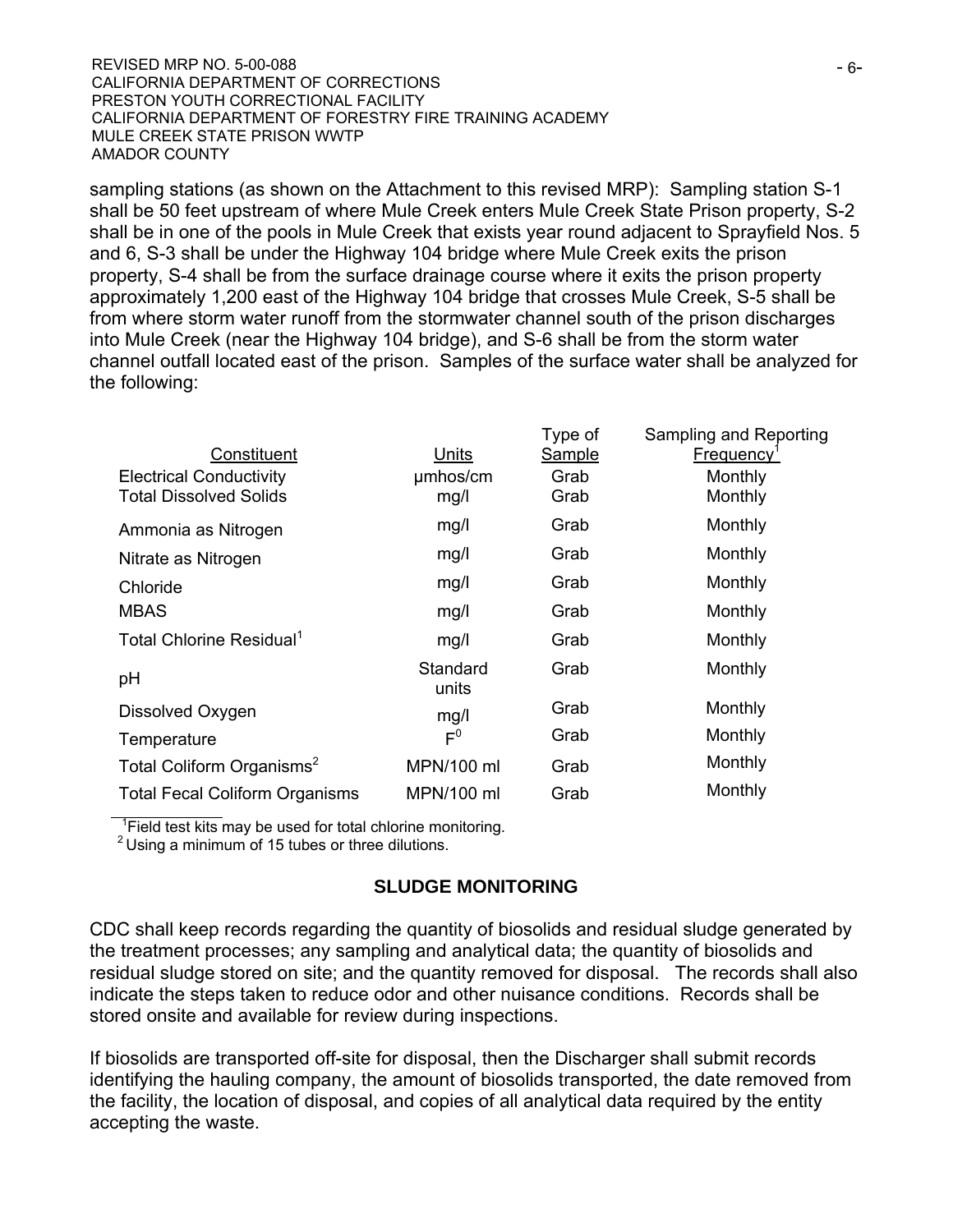All records shall be submitted as part of the Annual Monitoring Report.

## **WATER SUPPLY MONITORING**

CDC, PYCF, and CDF shall complete the following water supply monitoring. Sampling station shall be established where a representative sample of the municipal water supply can be obtained. Water supply monitoring shall include at least the following for each water source used during the previous year. As an alternative to annual water supply monitoring, the Discharger may submit results of the most current DHS water supply monitoring data.

|                                |                | Sampling  | Reporting |
|--------------------------------|----------------|-----------|-----------|
| Constituents                   | Units          | Frequency | Frequency |
| <b>Total Dissolved Solids</b>  | mq/l           | Annually  | Annually  |
| pH                             | standard units | Annually  | Annually  |
| Standard Minerals <sup>1</sup> | mq/l           | Annually  | Annually  |
|                                |                |           |           |

Standard Minerals shall include, at a minimum, the following elements/compounds: boron, calcium, chloride, iron, magnesium, manganese, nitrate as nitrogen, potassium, sodium, sulfate, total alkalinity (including alkalinity series), and hardness. Include verification that the analysis is complete (i.e., cation/anion balance).

#### **REPORTING**

The Dischargers shall submit one monitoring report for all three Dischargers. In reporting monitoring data, the Dischargers shall arrange the data in tabular form so that the date, sample type (e.g., influent, effluent, reservoir, sprayfield, etc.), and reported analytical result for each sample are readily discernible. The data shall be summarized in such a manner to clearly illustrate compliance with waste discharge requirements and spatial or temporal trends, as applicable. The results of any monitoring done more frequently than required at the locations specified in the Monitoring and Reporting Program shall be reported in the next scheduled monitoring report.

As required by the California Business and Professions Code Sections 6735, 7835, and 7835.1, all Groundwater Monitoring Reports shall be prepared under the direct supervision of a Registered Engineer or Geologist and signed by the registered professional.

## **A. Monthly Monitoring Reports**

Monthly reports shall be submitted to the Regional Board by the **1st day of the second month** following the end of the reporting period (i.e. the January monthly report is due by 1 March). At a minimum, the reports shall include:

- 1. Results of the, collection system, pump stations, wastewater transmission line, influent, effluent, storage reservoir, spray disposal area, and surface water monitoring;
- 2. Copies of inspection logs;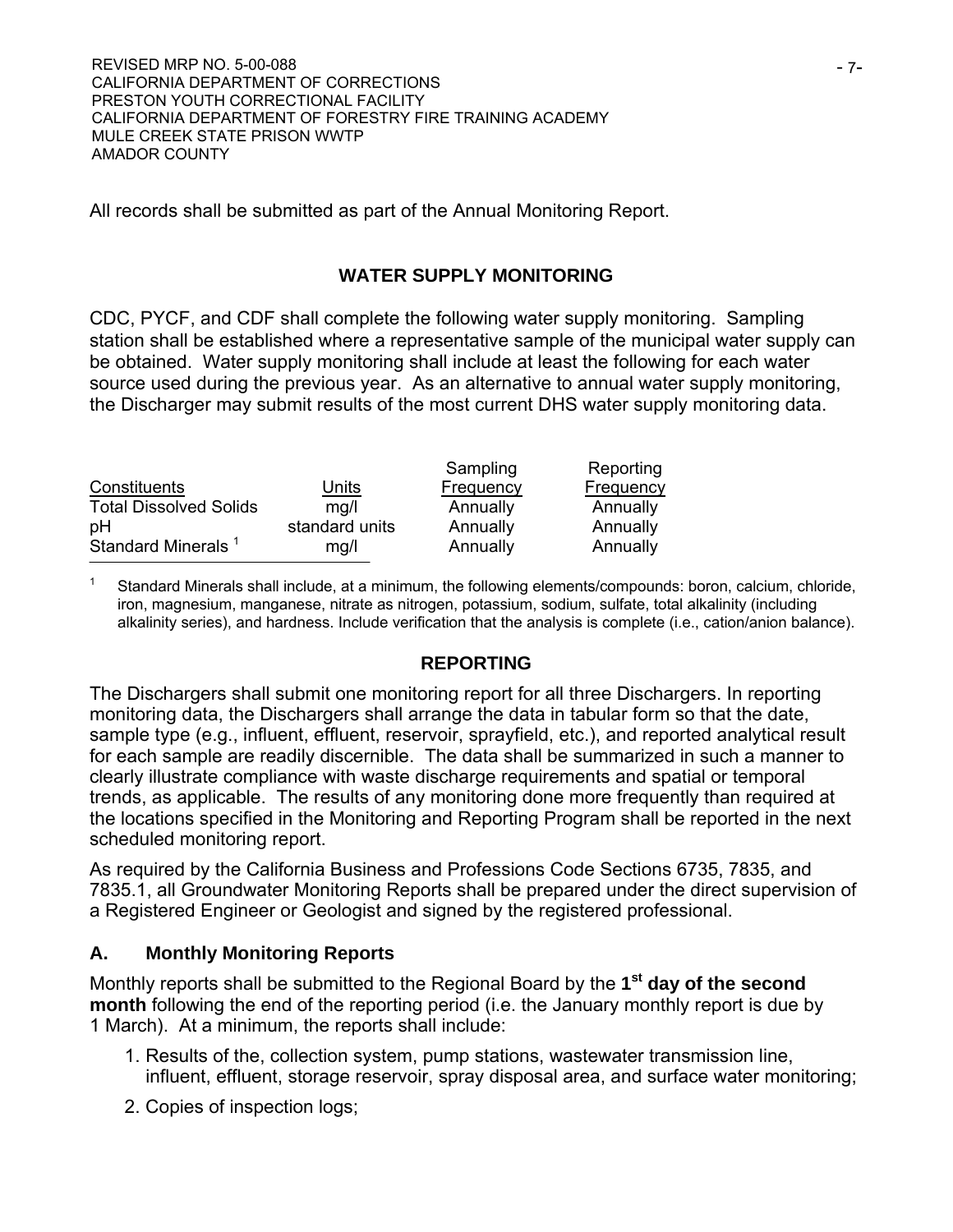- 3. A comparison of the monitoring data to the discharge specifications and an explanation of any violation of those requirements;
- 4. If requested by staff, copies of laboratory analytical report(s);
- 5. Date(s) on which the monitoring instruments were calibrated; and
- 6. Monthly maximums, minimums, and averages for each monitored constituent/parameter.

# **B. Quarterly Report**

CDC shall establish a quarterly sampling schedule for groundwater, monitoring such that samples are obtained approximately every three months. Quarterly monitoring reports shall be submitted to the Board by the **1st day of the second month after the quarter** (i.e. the January-March quarter is due by May  $1<sup>st</sup>$  each year. The Quarterly Report shall include the following:

- 1. Results of groundwater monitoring. The results of regular monthly monitoring reports for March, June, September and December may be incorporated into their corresponding quarterly monitoring report;
- 2. A narrative description of all preparatory, monitoring, sampling, and analytical testing activities for the groundwater monitoring. The narrative shall be sufficiently detailed to verify compliance with the WDR, this MRP, and the Standard Provisions and Reporting Requirements. The narrative shall be supported by field logs for each well documenting depth to groundwater; parameters measured before, during, and after purging; method of purging; calculation of casing volume; and total volume of water purged;
- 3. Calculation of groundwater elevations, an assessment of groundwater flow direction and gradient on the date of measurement, comparison of previous flow direction and gradient data, and discussion of seasonal trends if any;
- 4. A narrative discussion of the analytical results for all groundwater locations monitored including spatial and temporal tends, with reference to summary data tables, graphs, and appended analytical reports (as applicable);
- 5. A comparison of the monitoring data to the groundwater limitations and an explanation of any violation of those requirements;
- 6. Summary data tables of historical and current water table elevations and analytical results;
- 7. A scaled map showing relevant structures and features of the facility, the locations of monitoring wells and any other sampling stations, and groundwater elevation contours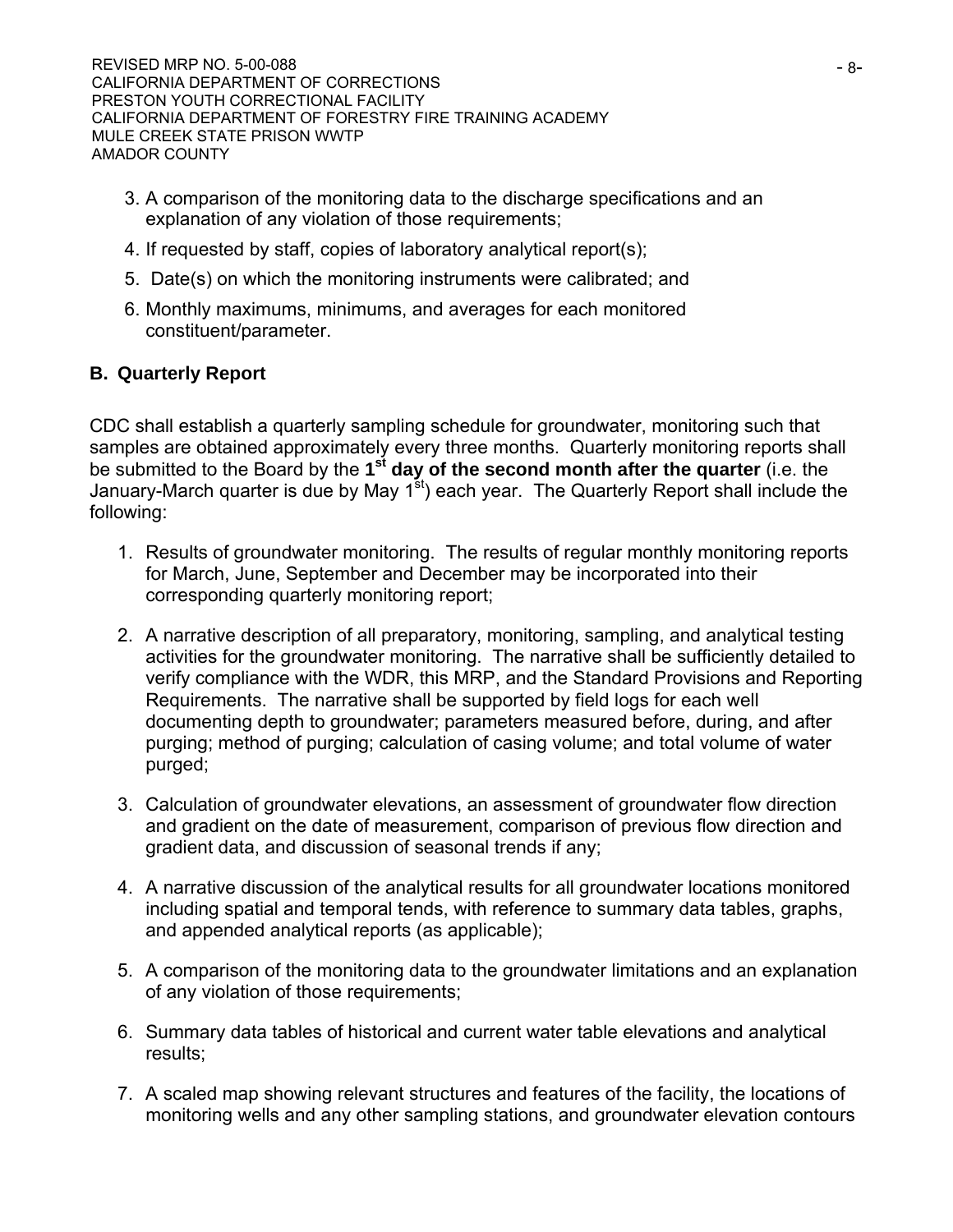referenced to mean sea level datum; and

8. Copies of laboratory analytical report(s) for groundwater monitoring.

## **C. Annual Report**

An Annual Report shall be prepared as the fourth quarter monitoring report. The Annual Report will include all monitoring data required in the monthly and quarterly schedules. The Annual Report shall be submitted to the Regional Water Board by **1 February** each year. In addition to the data normally presented, the Annual Report shall include the following:

- 1. The contents of the regular December monitoring report for the last sampling event of the year;
- 2. If requested by staff, tabular and graphical summaries of all data collected during the year;
- 3. An evaluation of the performance of the domestic wastewater treatment system, as well as a forecast of the flows anticipated in the next year;
- 4. An evaluation of the groundwater quality beneath the WWTP (i.e., effluent storage reservoir, sprayfields, sludge drying facilities, etc);
- 5. Summary of information on the disposal of biosolids as described in the "Sludge Monitoring" section;
- 6. A discussion of whether CDC anticipates removing biosolids in the coming year, and if so, the anticipated schedule for cleaning, drying, and disposal;
- 7. A discussion of compliance and the corrective actions taken, as well as any planned or proposed actions needed to bring the discharge into full compliance with the waste discharge requirements;
- 8. A discussion of any data gaps and potential deficiencies/redundancies in the monitoring system or reporting program;
- 9. A copy of the certification for each certified wastewater treatment plant operator working at the facility and a statement about whether the Discharger is in compliance with Title 23, CCR, Division 3, Chapter 26.
- 10. The results from annual monitoring of the water supply;
- 11. A forecast of influent flows, as described in Standard Provision No. E.4; and
- 12. A statement of when the Operation and Maintenance Manual was last reviewed for adequacy, and a description of any changes made during the year.